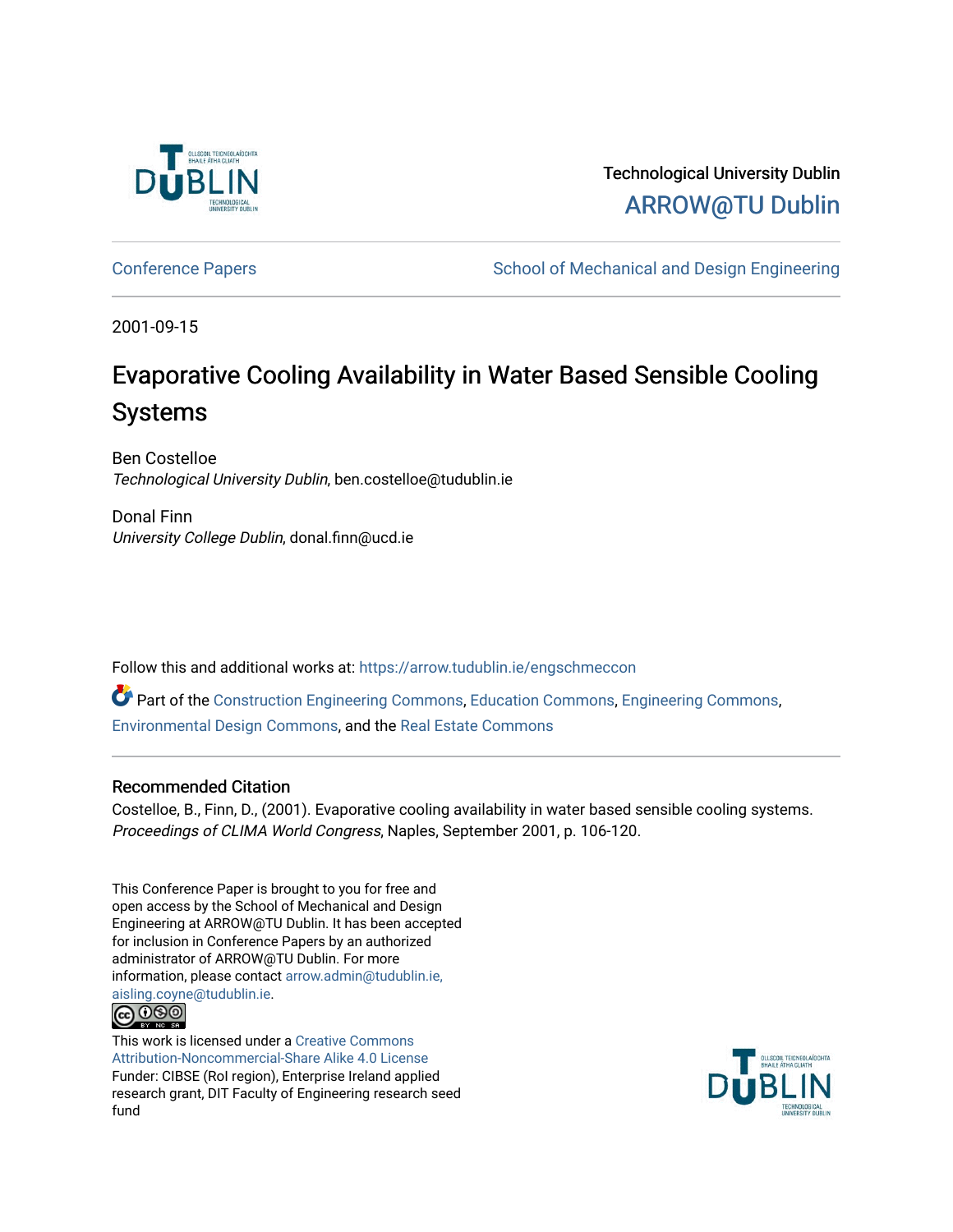# **Evaporative Cooling Availability in Water Based Sensible Cooling Systems**

**Ben Costelloe**, *Lecturer, Faculty of Engineering, Dublin Institute of Technology, Bolton Street, Dublin 1, Ireland.* **Donal Finn**, *Lecturer, Department of Mechanical Engineering, University College Dublin, Belfield, Dublin 4, Ireland.* 

[Clima 2000/Napoli 2001World Congress - Napoli (I), 15 - 18 September 2001.]

# **ABSTRACT**

Recent developments have prompted a review of evaporative cooling technology as an effective means of cooling modern deep plan buildings. Prominent among these developments is the success of high temperature sensible cooling systems, such as chilled ceilings, which require a supply of cooling water at 14 to 18°C. Crucial to the success of evaporative cooling technology, as a significant means of cooling in modern applications, is the ability to generate cooling water, in an indirect circuit, at a temperature which closely approaches the ambient adiabatic saturation temperature or wet bulb temperature. Recent research in this area has shown that it is feasible to generate such cooling water at a temperature of 3 K above the ambient adiabatic saturation temperature.

While the frequency of ambient adiabatic saturation temperature occurrence can be obtained from meteorological sources, there is little published data and analysis on the potential for this form of cooling water generation, based on the approach temperatures which are now known to be feasible. This paper quantifies cooling availability for two European cities, Dublin and Milan and suggests a method of analysing such data for any world wide location for which suitable meteorological records are available. The paper, which is part of an ongoing research programme devoted to evaporative cooling, incorporates recent experimental research findings and bases the availability analysis on meteorological test reference weather year data, which has been published for 29 European locations.

The results of this research confirm a major potential for the generation of cooling water by evaporative means, which can be used to provide effective cooling of modern deep plan buildings by means of contemporary water based sensible cooling systems, such as chilled ceiling panels and beams. While the technique offers most potential in locations with a Northern European temperate climate, it seems to have a significant potential to contribute to cooling in Southern European cities, during the non-Summer months and also at other times, particularly where load shaving and night time cooling and pre-cooling techniques are incorporated.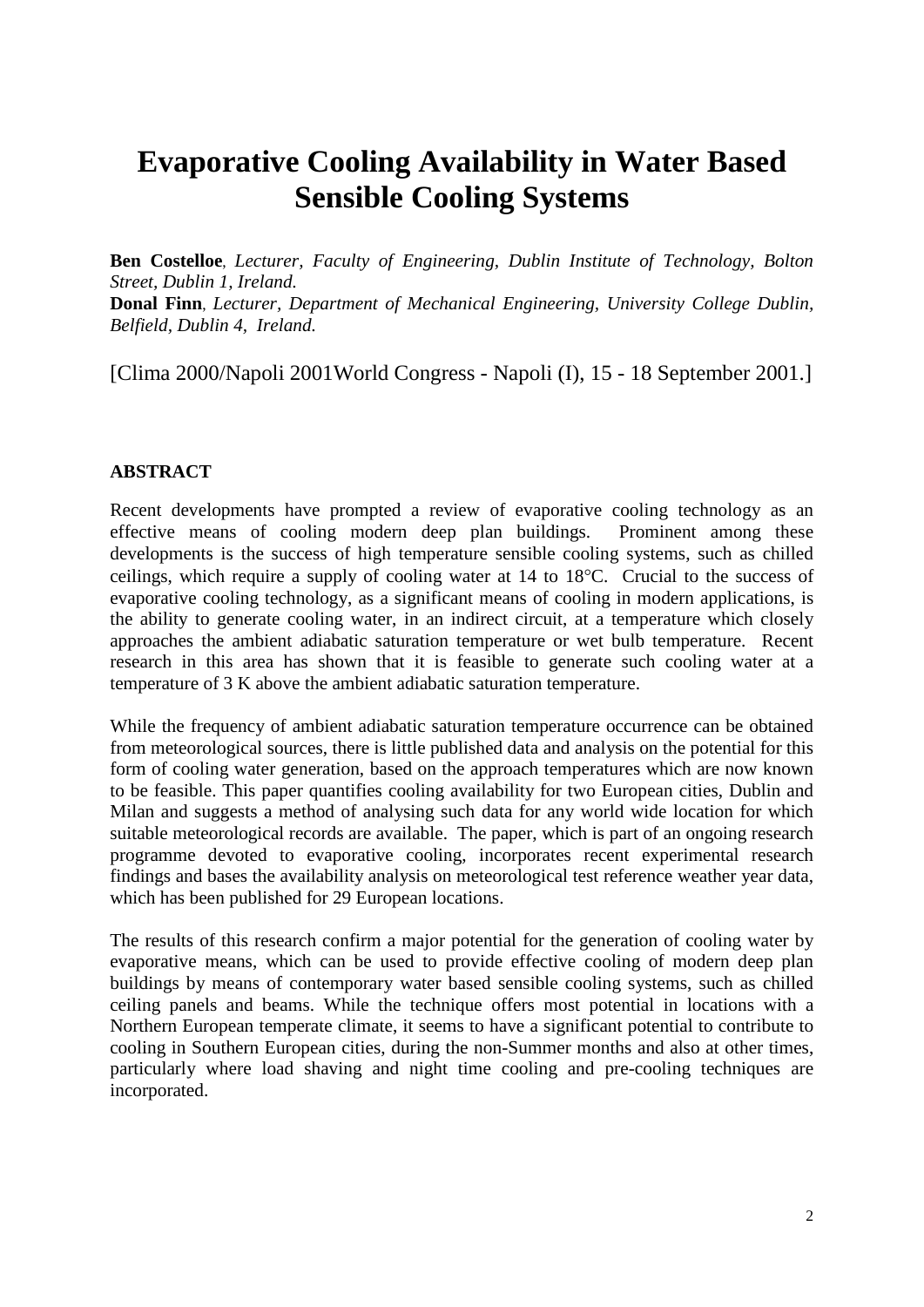#### **1. INTRODUCTION**

 Air conditioning systems which combine the latent and sensible cooling functions in a single system require chilled water at low temperatures typically 5 to 8°C to produce dehumidification on the cooling coils. These systems generally rely on vapour compression refrigeration to generate the required chilled water temperatures. Many air conditioning systems, however, separate the sensible and latent cooling requirements into a central primary air system, which typically caters for ventilation and dehumidification, and a local secondary cooling system which deals with room sensible loads. Such systems typically include the perimeter induction system, the dry mode fan coil system and the modern chilled ceiling panel and beam system. These systems require two supplies of chilled water; one at the conventional temperatures of 5 to 8°C for primary air cooling and a second supply at a higher temperature, close to the room air dew point, for local sensible cooling. At present these systems generally use conventional vapour compression refrigeration to generate all cooling water at temperatures suitable for primary air dehumidification and subsequently raise the water temperature to the required secondary temperature by means of a mixing arrangement or heat exchanger. The possibility of generating the primary air cooling medium in a separate, possibly direct expansion, refrigeration system with a larger alternative, high temperature, cooling system for the secondary circuit is generally not considered in practice (ASHRAE 1996).

 The temperatures required for the secondary cooling water circuit depend on the system employed. For example, dry mode fan coil units require a supply at 10 to 14°C while chilled ceiling panels and beams require water at 14 to 18°C (CIBSE 1998). The sensible cooling output of these systems is reduced as the cooling water temperature rises, however this reduction can be compensated for by increasing the area of the heat transfer surface. The radiant cooling provided by the chilled ceiling, however, allows higher room temperatures to be used, while still maintaining comfort conditions. This, in turn, allows higher cooling water temperatures to be used. A recent CIBSE research report (CIBSE 1998) concluded that office buildings with relatively high internal heat gains of  $60W/m<sup>2</sup>$  and served by chilled ceiling panels and beams could maintain reasonable thermal comfort conditions (a dry resultant temperature of 25.2°C and a predicted mean vote of 0.8) with a cooling water supply temperature of 18°C. A newly developed induction chilled beam can operate successfully with a water supply of 18<sup>o</sup>C provided sufficient active cooling surface can be incorporated in the ceiling. A temperature of 18°C seems to be the maximum cooling water temperature which can be used, although this largely depends on the comfort criteria considered acceptable in each project. A recent research paper states that chilled ceiling panels can operate with a supply water temperature as high as 18 to 20°C (Gan et al. 2000).

 These elevated secondary chilled water temperatures raise the possibility of generating the required cooling in cooling towers. Hence the view has developed that tower based evaporative cooling ought now to be the subject of major review as a practical and low energy means of cooling modern buildings (De Saulles,1996). The changing nature of the cooling load in many modern deep plan office buildings has also helped to reinforce this view. As a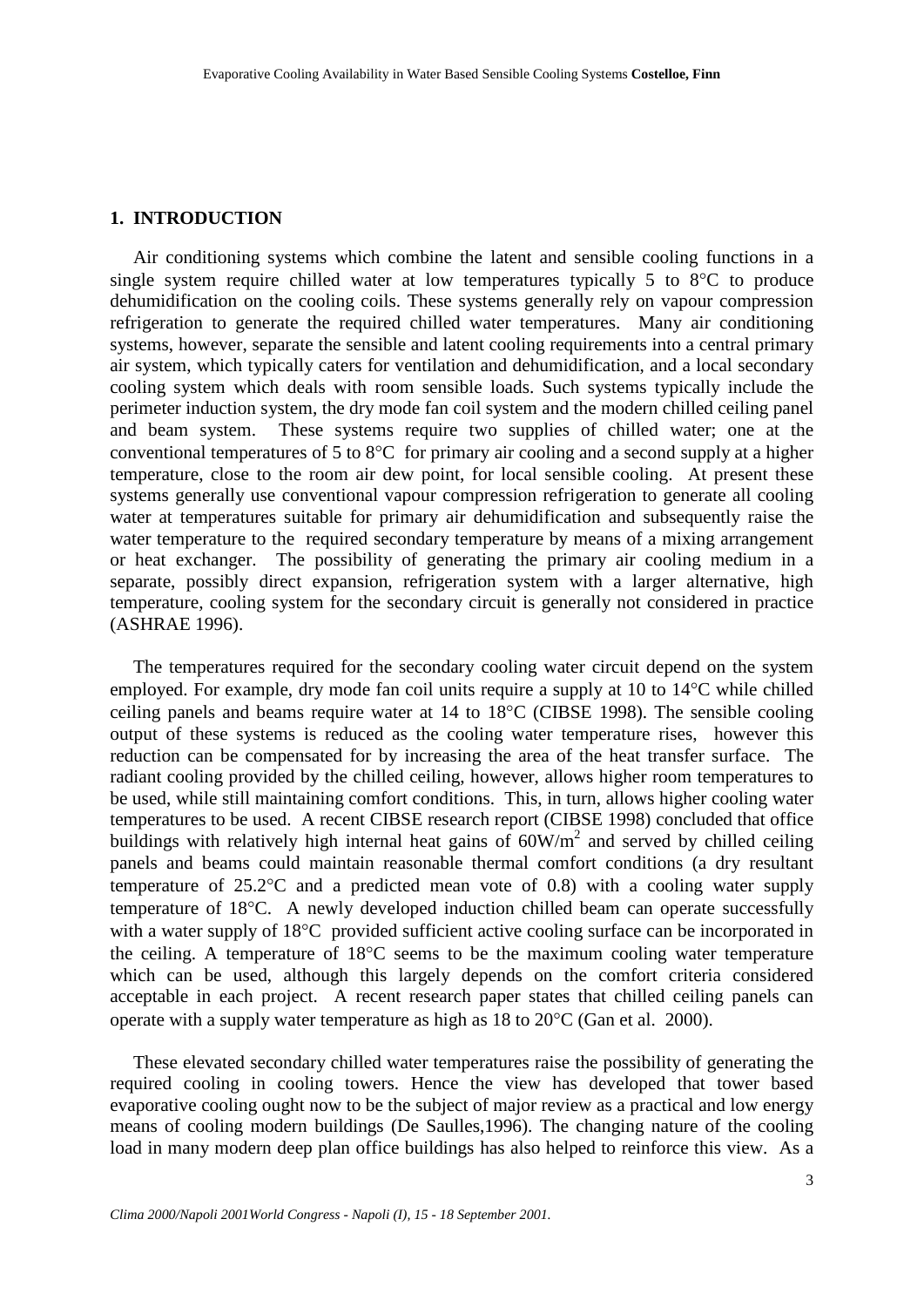result of the deep plan layout, better fabric insulation, lower glazing levels and more successful use of solar shading the cooling load in the modern office building is now often dominated by the internally generated sensible load (De Saulles,1996). The internally generated sensible load is derived from high occupancy levels, lighting, IT equipment, other small power loads and is present throughout the year. Hence, the cooling season in such buildings is not confined to the Summer months, but extends into periods of the year with good evaporative cooling availability due to the lower ambient wet bulb temperatures experienced.

 At present, however there is little in depth research and analysis of the performance, energy efficiency and year round availability of this alternative form of cooling especially in temperate climates. To address these issues an experimental research programme has been established with a view to demonstrating the potential and optimising the design of this form of cooling in modern deep plan buildings. This programme is based on a prototype evaporative cooling rig, optimised for close approach conditions and incorporating an indirect heat rejection circuit. This research programme has been described previously (Costelloe, Finn 2000). A key issue in this research is the detailed evaluation of the extent of cooling availability which can be expected for various locations, types of cooling system, and for a range of cooling water supply temperatures. This paper quantifies cooling availability for two European sites, Dublin and Milan, and suggests a method of analysing such data for any world wide location for which suitable meteorological records are available.

## **2. EXPERIMENTAL PROGRAMME**

 Crucial to the success of evaporative cooling technology as a significant means of cooling in modern deep plan buildings is the ability to generate cooling water in an indirect secondary circuit at a temperature which closely approaches the ambient adiabatic saturation temperature (AST) or wet bulb temperature (WBT). Recent research in this area (Costelloe, Finn 2000) has shown that it is possible to design an indirect heat rejection system, based on close approach principles and utilising high contact area plate heat exchangers in conjunction with enhanced evaporative heat transfer in open, counter flow, cooling towers, which is capable of generating secondary cooling water at a temperature of 3 K above the ambient adiabatic saturation temperature. This is considerably less than the 4.5 K minimum secondary approach temperature (SAT) previously considered feasible (CIBSE 1998). A summary of some typical experimental test results is shown in Table 1. Figure 1 shows the results of a recent typical daily test. Table 1 confirms a primary approach temperature of approximately 1.5 K and a secondary approach temperature of approximately 3 K for a 20 kW heat rejection load. Figure 1 and Table 1 show how the secondary flow temperature tracks the ambient adiabatic saturation temperature, rather than the more widely fluctuating ambient dry bulb temperature. This research confirms that open cooling towers, incorporating modern packing designs, in conjunction with an enhanced surface area and operating under close approach conditions perform, in this respect, in a manner similar to conventional wide approach towers, for which the dependence of the exiting water temperature on the ambient adiabatic saturation temperature or wet bulb temperature is well established (ASHRAE 1996).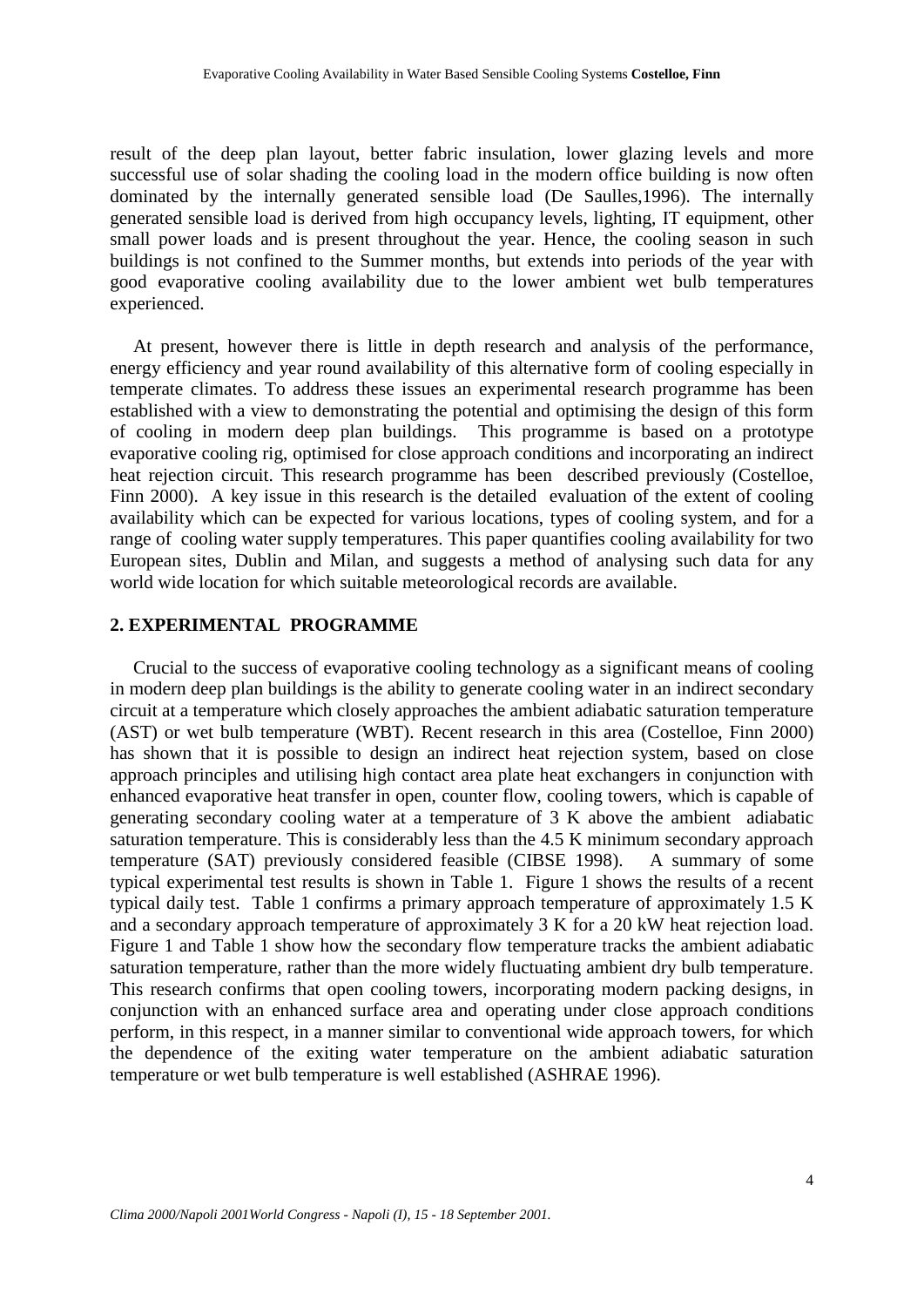

Figure 1. Results of Experimental Test on Prototype Cooling Tower Test Rig, for 6<sup>th</sup> September 2000 (Dublin).

| Load | <b>AST</b>      | Primary Flow    | <b>Secondary Flow</b> | Primary     | Secondary   |  |
|------|-----------------|-----------------|-----------------------|-------------|-------------|--|
|      |                 | Temp.           | Temp.                 | Approach to | Approach to |  |
|      |                 | From Tower      | From Heat             | <b>AST</b>  | <b>AST</b>  |  |
|      |                 |                 | Exchanger             |             |             |  |
| kW   | $\rm ^{\circ}C$ | $\rm ^{\circ}C$ | $\rm ^{\circ}C$       | $\bf K$     | K           |  |
| 24   | 6.4             | 8.7             | 10.7                  | 2.3         | 4.3         |  |
| 24   | 8.9             | 10.8            | 12.5                  | 1.9         | 3.6         |  |
| 24   | 9.2             | 11.1            | 12.8                  | 1.9         | 3.6         |  |
| 24   | 11.1            | 12.8            | 14.6                  | 1.7         | 3.5         |  |
| 20   | 12.5            | 13.5            | 15.1                  | 1.0         | 2.6         |  |
| 20   | 16.5            | 17.4            | <b>19.0</b>           | 0.9         | 2.5         |  |
| 19   | 8.4             | 9.8             | 11.3                  | 1.4         | 2.9         |  |
| 19   | 9.2             | 10.6            | 12.1                  | 1.4         | 2.9         |  |
| 19   | 10.2            | 11.3            | 12.9                  | 1.1         | 2.7         |  |
| 15   | 8.7             | 9.7             | 10.9                  |             | 2.2         |  |
| 15   | 9.3             | 10.6            | 11.7                  | 1.3         | 2.4         |  |
| 15   | 9.7             | 11.1            | 12.3                  | 1.4         | 2.6         |  |
| 15   | 10.6            | 11.6            | 12.8                  |             | 2.2         |  |

Table 1. Summary of Experimental Test Results from Prototype Cooling Tower Test Rig (Dublin).

 In order to quantify the evaporative cooling availability which can be expected for any given location it is therefore necessary to establish the typical yearly record pattern of the ambient adiabatic saturation temperature. This can be achieved by using, either a meteorological test reference weather year or alternatively, where such is available, an hourly record of ambient wet bulb temperatures over a standard 30 year period. The test reference year (TRY) method has been used in this analysis as it is now readily available in software format for a wide range of world wide locations.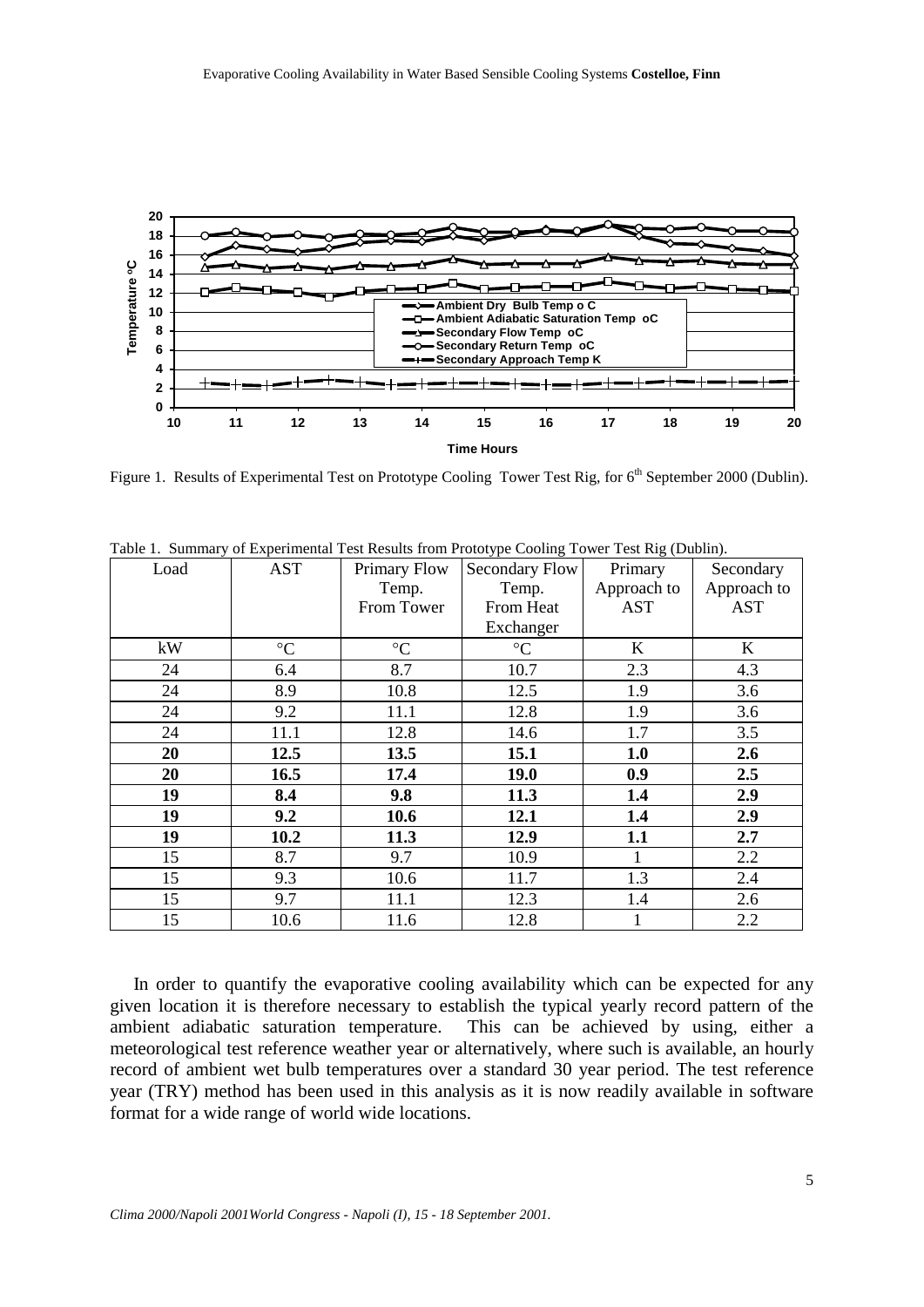A test reference year consists of a data base record of hourly weather data for 12 typical months forming a composite year. Each month is chosen on the basis of its statistical typicality. The data is intended for use in computer programmes concerned with energy load and local climate analysis. A total of 29 European TRYs have been developed for the locations shown in Appendix 1. The data is applicable to these locations and for a limited area around these locations. The hourly weather records include data on dry bulb temperature, relative humidity, wind speed and solar radiation. A sample of data from a TRY is shown in Appendix 1. By using the dry bulb temperature and relative humidity listed in the original TRY a new TRY has been developed which lists a range of standard psychrometric properties. These have been determined from the fundamental psychrometric equations involved (ASHRAE 1997) and include the atmospheric pressure corrected for height above mean sea level (67m for Dublin and 122m for Milan). The determination of the AST required an iteration of the fundamental equations in a separate software routine. A sample of data from the new TRY developed is also shown in Appendix 1. The difference between the AST and WBT is generally less than 0.25 K for dry bulb temperatures above 0°C and where the wet bulb depression is less than 11 K (Mc Quiston, Parker 1982). Hence for the purpose of this analysis the WBT can be considered equal to the AST without significant error. The AST is used in this analysis as it is a fundamental property of the air which, unlike the WBT, can be determined without recourse to empirical constants.

## **3. AVAILABILITY ANALYSIS**

#### **3.1 Evaporative cooling potential**

 Having established the new psychrometric test reference year for the site the data can now be analysed to determine the evaporative cooling potential. In the first instance the availability of the ambient adiabatic saturation temperature is calculated and then, using a 3 K secondary approach temperature the potential for cooling water generation is determined. This potential can then be analysed in detail in terms of cooling water availability, average monthly cooling water temperatures, variation in potential with length and time of the working day, and assessment of the penalty imposed by the indirect system in terms of the diminished cooling availability which results.

 Figure 2 shows the % occurrence of the adiabatic saturation temperature for Dublin and Milan based on the hourly measurement of the ambient condition as contained in the test reference year data. Also shown is the % occurrence of the hourly wet bulb temperature for Dublin based on a thirty year period (1966-1995). The results show that the adiabatic saturation temperature of 13°C (required to supply cooling water at 16°C to chilled ceiling panels) is statistically available for 57.3% of the year in Milan, 88% of the year in Dublin on an AST test reference year basis and 87.7% of the year in Dublin on a 30 year wet bulb occurrence basis. There is a very close correlation between the AST and WBT occurrence results for Dublin. The percentage annual occurrence is calculated on a 24 hour day basis and is defined as the percentage of the total annual hours (8760 hours) during which, a temperature at and below a particular temperature, occurs.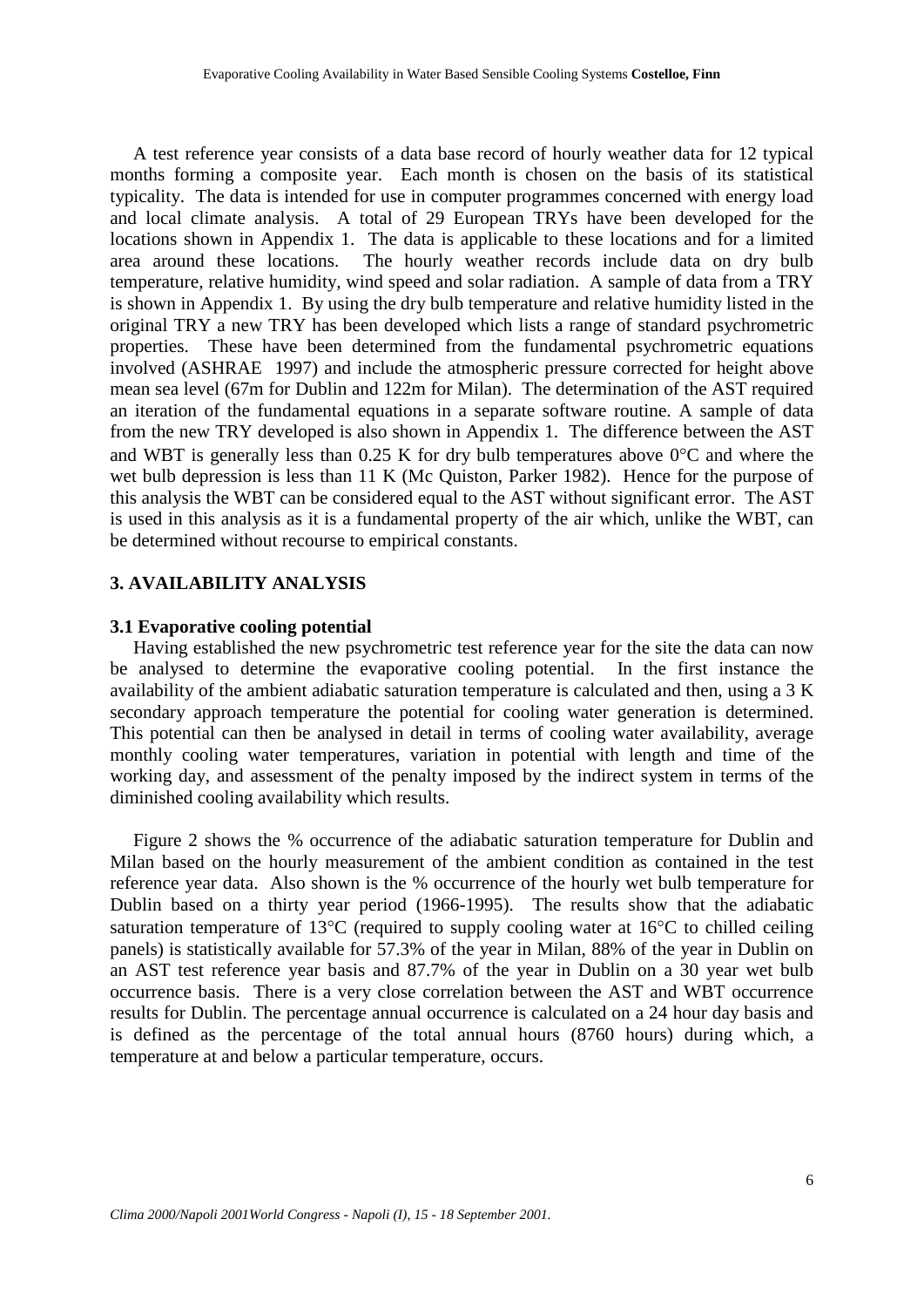

Figure 2 Percentage Annual Occurrence of AST in Milan and AST with WBT in Dublin

 Availability of chilled water at any given temperature is significantly increased by reducing the secondary approach temperature. Figures 3 and 4 show the impact on availability of reducing the secondary approach temperature from a more conventional 8K to 3K. Availability of chilled water at 16°C increases from 36.4 % in Milan at 8K secondary approach temperature to 57.3% at 3K, while in Dublin at the same conditions availability increases from 50.4% to 88%. The benefits which can be obtained by reducing the secondary approach temperature are greatest at low cooling water temperatures, in Dublin, however, as the cooling water temperature rises the benefit diminishes, particularly at low secondary approach temperatures. The relationship between the secondary approach temperature and the % availability is approximately linear at all chilled water temperatures above 4°C for Milan, whereas such a relationship holds only between 11 and 15°C for Dublin.

The % annual availability is defined as:

$$
A = [100\Sigma(H_{\text{tas}})]/8760
$$
 (1)

where

 $A = %$  annual availability

 $\Sigma(H<sub>tas</sub>)$  = the statistically typical (on a test reference year basis) total number of annual hours, during which, the ambient adiabatic saturation temperature is less than or equal to  $(T_{sf} - T_{sa})$ 

 $T_{\rm sf}$  = the secondary flow temperature °C

 $T_{sa}$  = the secondary approach temperature K

8760 = number of hours in a year.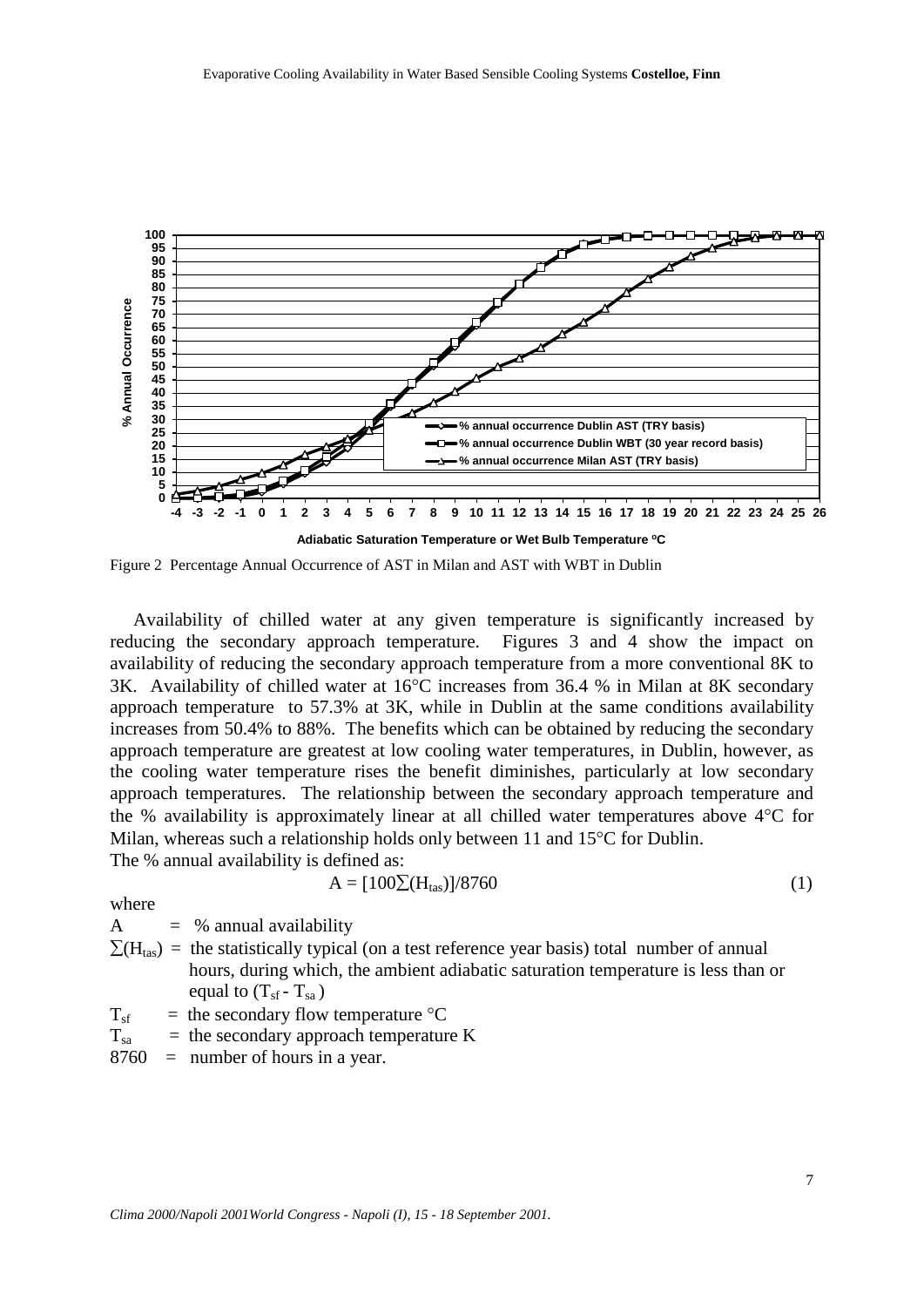

Figure 3. Impact of Secondary Approach Temperature on % Annual Availability of Cooling Water in Milan.



Figure 4. Impact of Secondary Approach Temperature on % Annual Availability of Cooling Water in Dublin.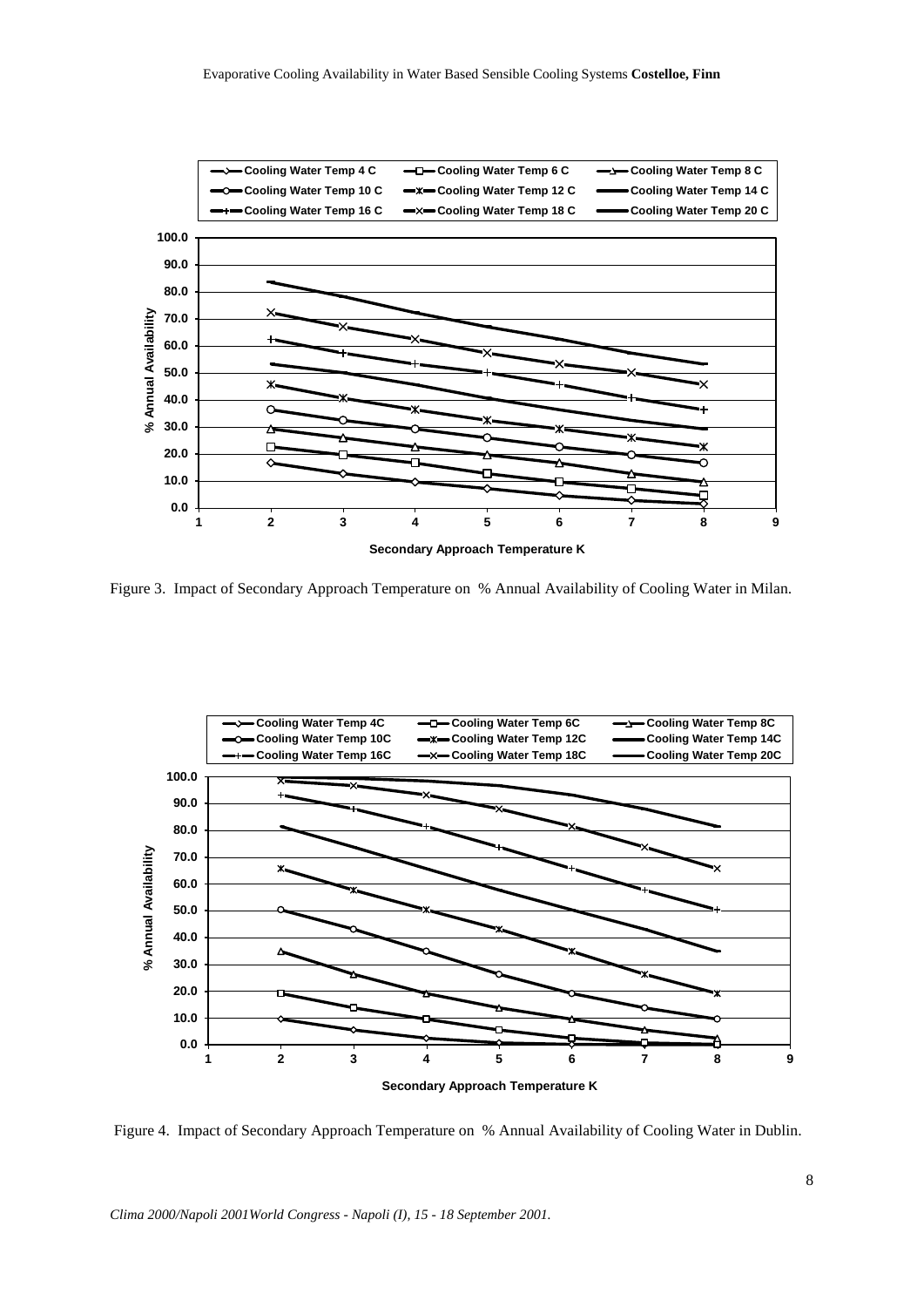#### **3.2 Annual Distribution of Cooling Potential**

 Having established the overall yearly % availability the question now arises as to how this availability is distributed over a typical year. In order to quantify this aspect the average hourly cooling water temperature possible for each month has been calculated by applying a 3K secondary approach temperature to the hourly adiabatic saturation temperature and obtaining the monthly arithmetic average for each of the 24 hours. This results in a 24 hour pattern of cooling water availability for each of the 12 months. These graphs, which are shown for Dublin and Milan in Figures 5,6,7 and 8, show the typical diurnal swing in possible cooling water temperature, throughout the year. On the basis of this analysis the ranges of cooling water temperatures which can be achieved, through out the year, have been divided into 5 groups as shown in Table 2. The range shown is the approximate range which can be achieved with a secondary approach temperature of 3K over the 24 hour period, with, generally, the minimum of the range occurring at dawn and maximum in the afternoon.

| Cooling Water            | Dublin                   | Milan               |
|--------------------------|--------------------------|---------------------|
| <b>Temperature Range</b> |                          |                     |
| Achievable °C            |                          |                     |
| $2$ to $8$               | December                 | December, January,  |
|                          |                          | February            |
| 7 to 11                  | January, February, March | March, November     |
|                          | April, November          |                     |
| 11 to 15                 | May, June,               | April               |
|                          | September, October       |                     |
| 14 to 18                 | July, August             | May, October        |
| 18 to 23                 |                          | June, July, August, |
|                          |                          | September           |

Table 2. Ranges of Cooling Water Temperatures Achievable Throughout the Year

 Given the typical range of 2 to 4K in the cooling water temperature which it is possible to generate over the 24 hour day it is useful to examine the variation in the average temperature which can be achieved with days of different length and range period. This is also of interest in view of the current trend to enhance the cooling storage capacity of buildings by extracting heat from the building fabric and contents during unoccupied periods. Figures 9 and 10 show the variation in the average monthly cooling water temperature, which it is possible to generate with four different periods of building occupation. In the case of Dublin and Milan there is no significant difference between the average cooling water temperature of the 8 am to 6 pm day and the 8 am to 12 pm day throughout the year. In the Winter months of December January and February the average temperatures of all 4 day types do not differ by much more than 1 K for both locations. In Dublin the maximum average variation in the year is 2 K and occurs in September. In Milan the maximum average variation is 2.8 K and occurs in April and May.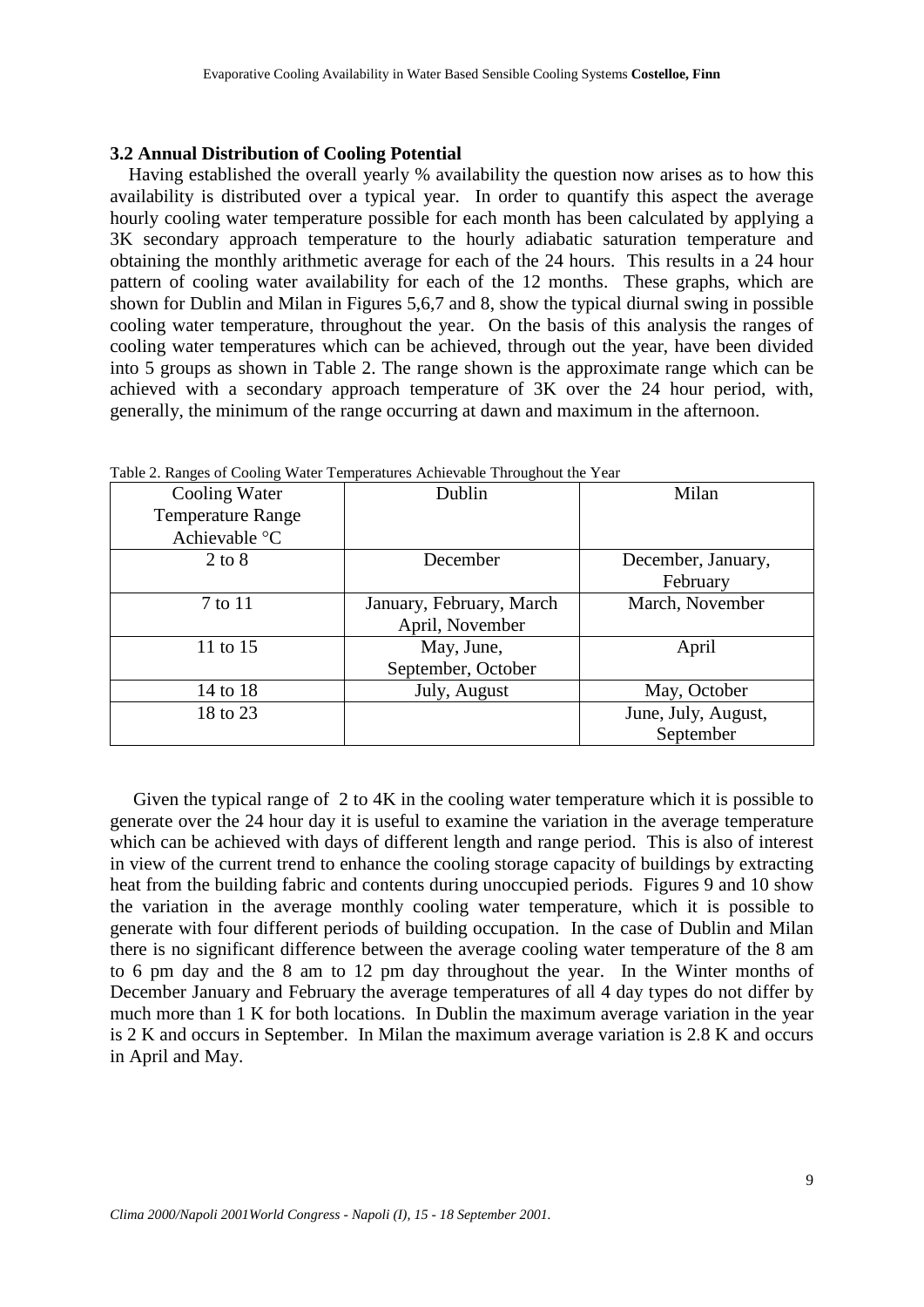

Figure 5. Cooling Water Temperature Possible from November to April at 3 K SAT in Dublin (based on the hourly average AST derived from the TRY data)



Figure 6 Cooling Water Temperature Possible from May to October at 3K SAT in Dublin (based on the hourly average AST derived from the TRY data).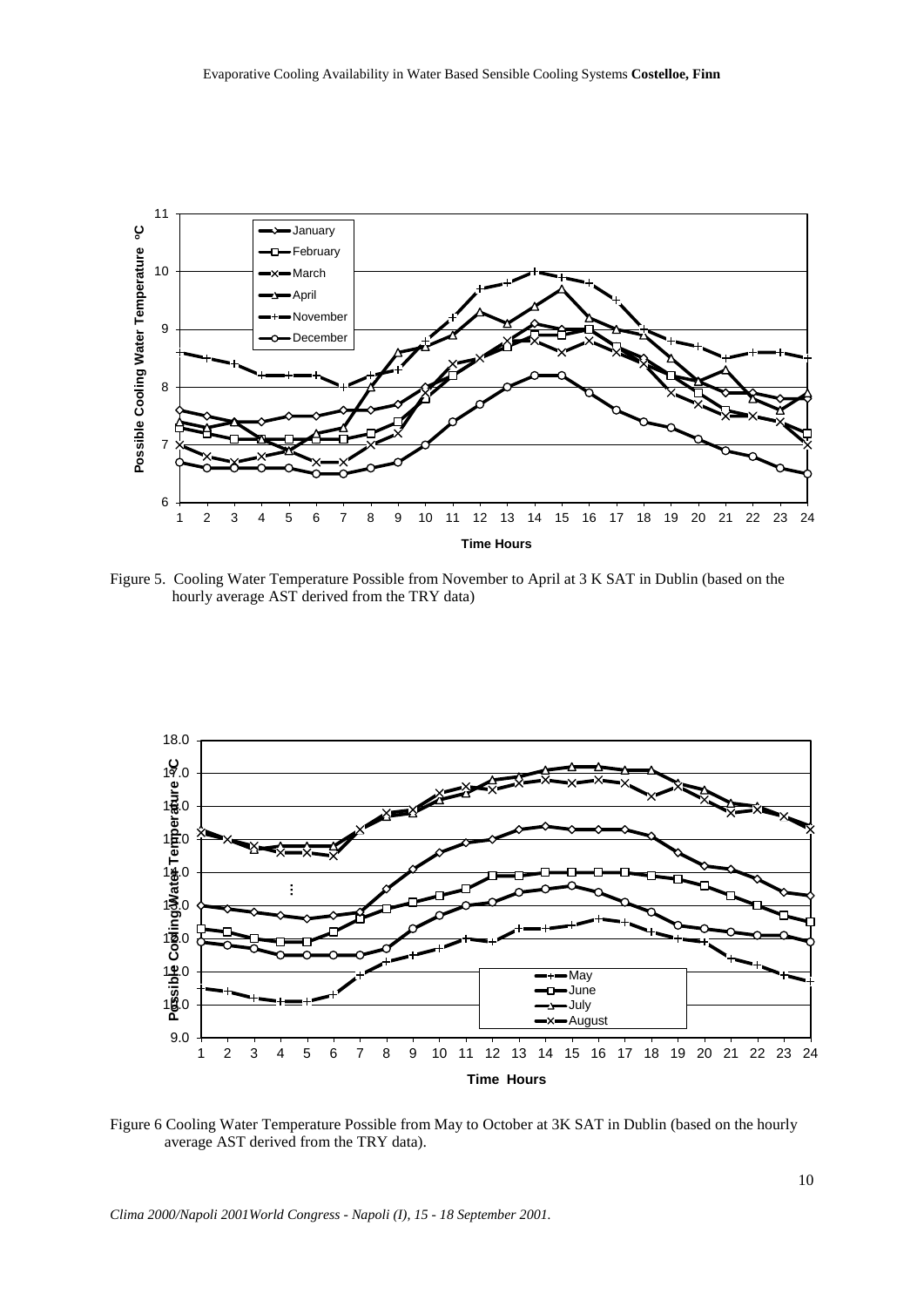

Figure 7. Cooling Water Temperature Possible from November to April at 3 K SAT in Milan (based on the hourly average AST derived from the TRY data).



Figure 8. Cooling Water Temperature Possible from May to October at 3 K SAT in Milan (based on the hourly average AST derived from the TRY data).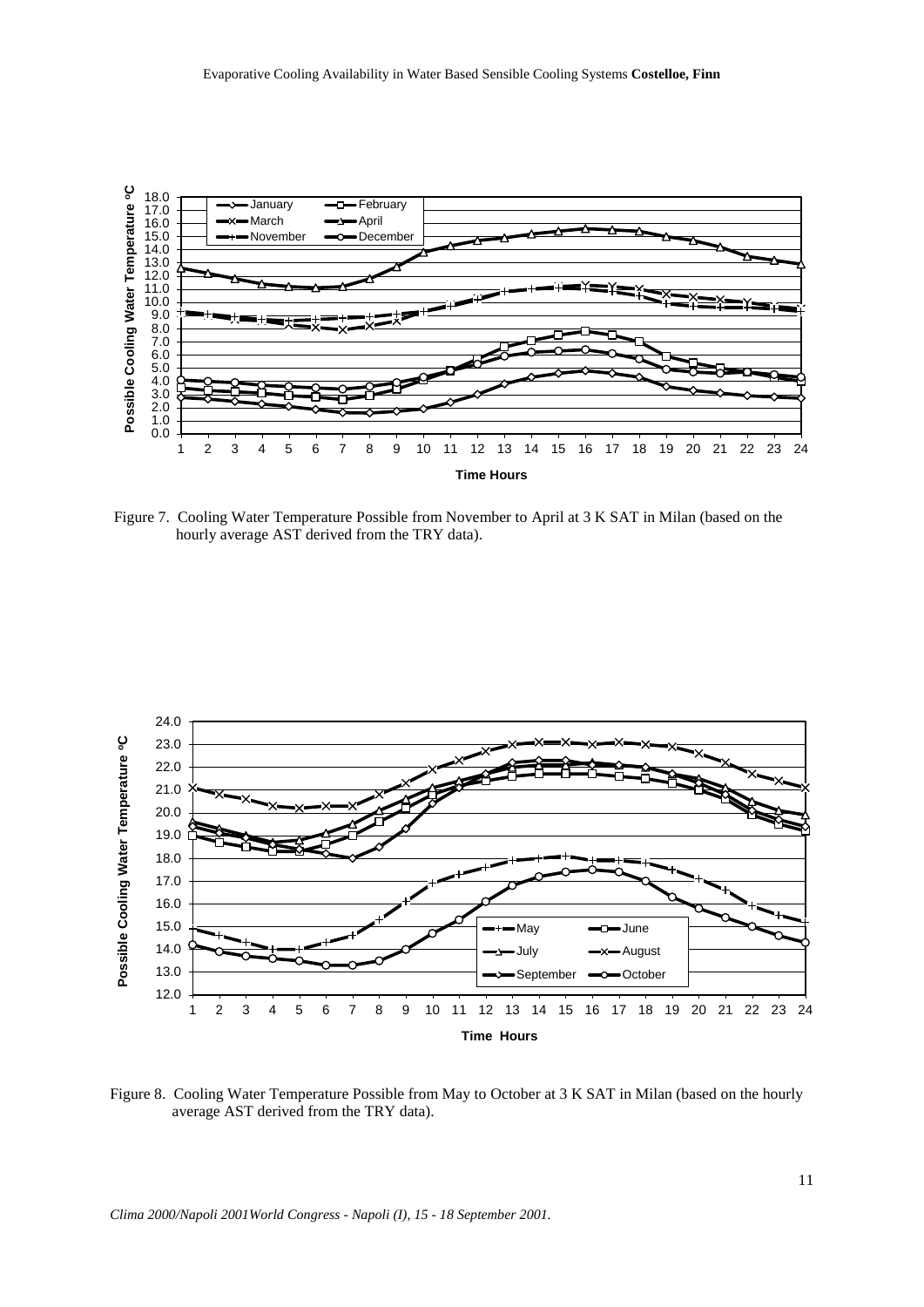

Figure 9. Variation in Average Monthly Cooling Water Temperature with Length and Time of Cooling Day for Dublin.



Figure 10. Variation in Average Monthly Cooling Water Temperature with Length and Time of Cooling Day for Milan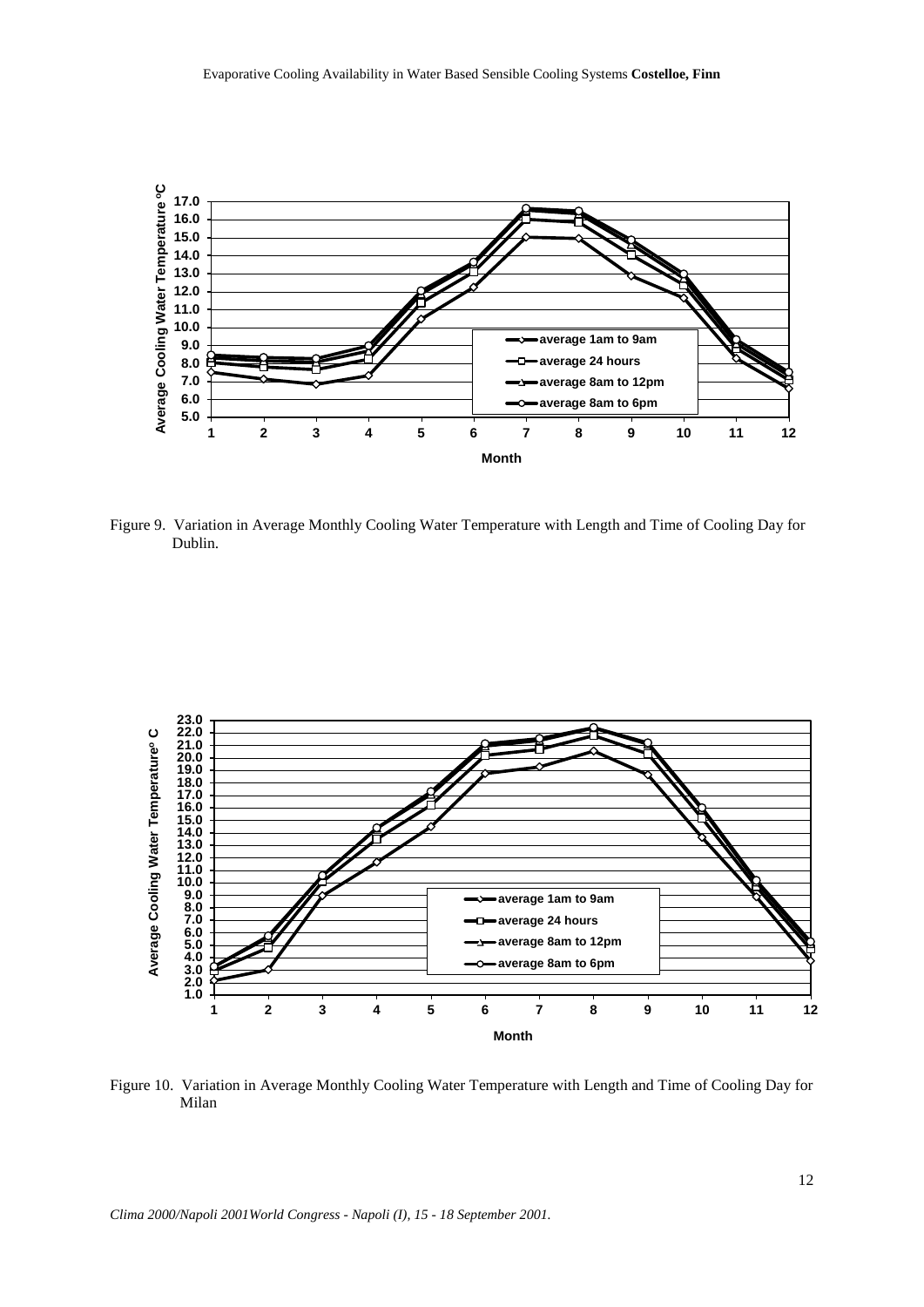# **4. DISCUSSION OF RESULTS**

 In general the results show an extensive potential for cooling water generation by evaporative means, in the case of Dublin and a less extensive but significant potential in the case of Milan. The assessment of this potential for individual projects clearly depends on the yearly and daily pattern of the cooling load and on the maximum secondary cooling water temperature for which the cooling system has been designed. Table 3 shows the percentage cooling availability on a 24 hour day basis for two types of sensible cooling system.

| Sensible          | Design Secondary | Dublin       | Milan        |  |
|-------------------|------------------|--------------|--------------|--|
| Cooling           | Cooling Water    | % Cooling    | % Cooling    |  |
| System            | Temperature °C   | Availability | Availability |  |
|                   |                  | at 3K SAT    | at 3K SAT    |  |
| Dry Mode Fan Coil | 10               | 43.1         | 32.5         |  |
| Units             | 12               | 57.7         | 40.7         |  |
|                   | 14               | 73.8         | 50.1         |  |
| Chilled Ceiling   | 14               | 73.8         | 50.1         |  |
| Panels and Beams  | 15               | 81.5         | 53.3         |  |
|                   | 16               | 88.0         | 57.3         |  |
|                   | 17               | 93.2         | 62,5         |  |
|                   | 18               | 96.7         | 67.0         |  |
|                   | 19               | 98.4         | 72.2         |  |
|                   | 20               | 99.4         | 78.2         |  |
|                   | 21               | 99.9         | 83.5         |  |
|                   | 22               | 100          | 88.0         |  |

Table 3. Percentage Cooling Availability for Two Types of Sensible Cooling System (24hour basis)

On the basis of the CIBSE finding (CIBSE 1998) that  $18^{\circ}$ C chilled water can, if cooling loads are suitable, be successfully used in panels and beams, the maximum annual availability is at least 96% in Dublin and 67% in Milan. As chilled ceiling panels and beams usually operate with a 2 to 3 K temperature difference between flow and return, the cooling tower can contribute to return water cooling on those occasions when it is unable to produce a supply water temperature of 18°C , a technique known as load shaving (De Saulles 1996). If, for example, a cooling water temperature of 16°C is sought at a time when the ambient adiabatic saturation temperature is 14°C this is not possible with a design based on a 3 K secondary approach temperature. However, it is possible to cool the return water from 19°C to 17°C in the tower and subsequently to 16°C by means of the refrigeration system. This increases the availability of the tower for partial cooling of the load from 88% to 93.2% for Dublin and from 57.3% to 62.5% for Milan. In fact for Dublin, the load shaving technique can always (99.4% of the year) contribute to the production of cooling water at 18°C, when the return water temperature is 21<sup>o</sup>C or less. For Milan the technique can contribute to 18<sup>o</sup>C cooling up to an ambient adiabatic saturation temperature of 17°C which implies approximately 80% availability for full or partial cooling. This is significant as it implies, with reference to Figure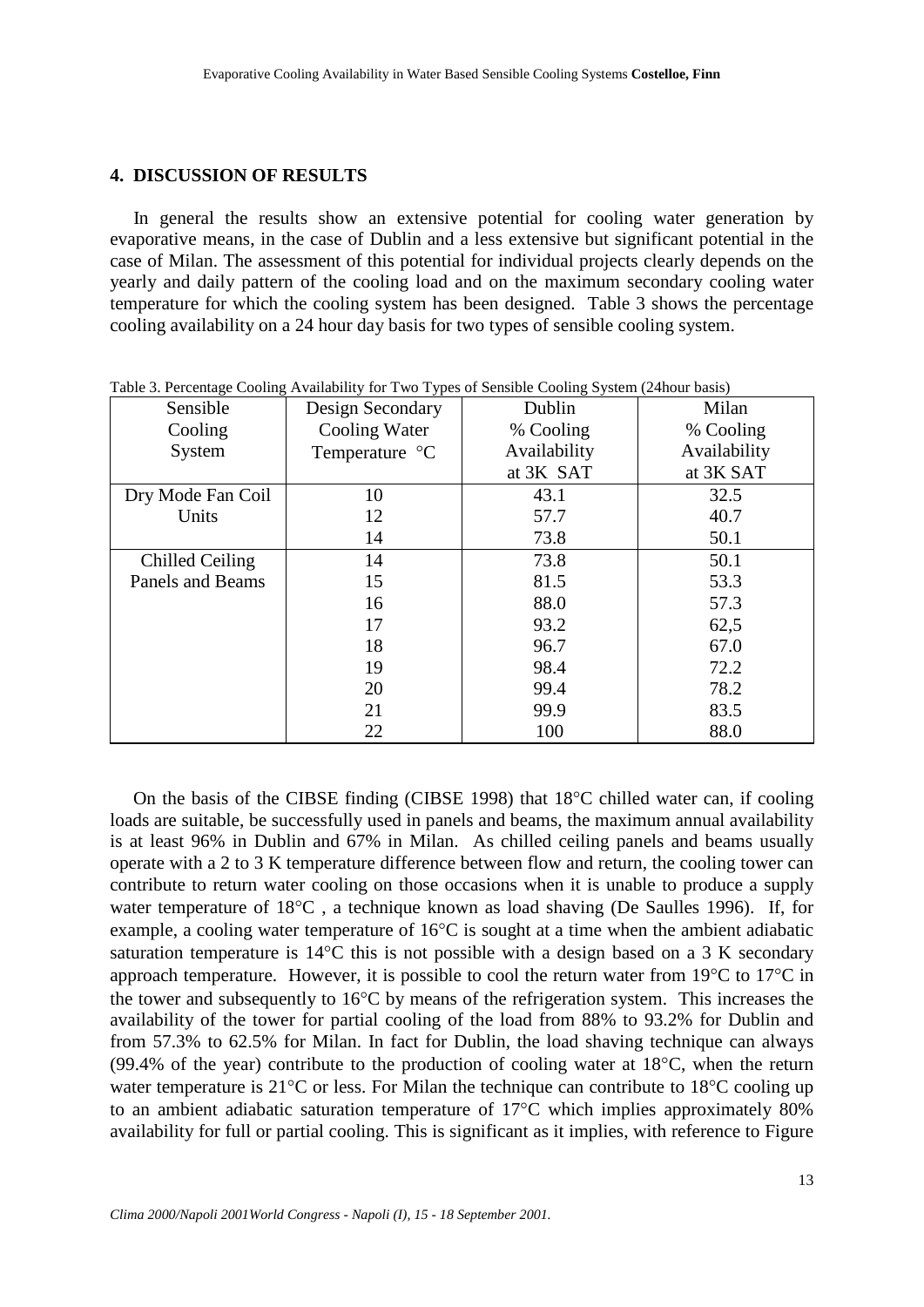8, that the tower can contribute to cooling at night from 10 pm to 8 am during the months of June, July and September.

 The diurnal variation in the Summer ambient adiabatic saturation temperature is 2 to 3 K for Dublin and 3 to 4 K for Milan. Hence on occasions considerably lower chilled water temperature can be produced at night than at midday, which will enable night time cooling of the building fabric and contents to be achieved. Cooling water temperatures are however limited by the necessity to avoid condensation on the panels or beams by limiting the temperature difference between room air dew point and cooling water flow temperature to 2 K at most (CIBSE 1998). The fall in cooling system capacity during the day by the inability of the tower to maintain the chilled water set point is offset by the increased cooling storage provided by night time cooling. Hence the day time rise in room thermal conditions is damped. Further research is, however, required on this aspect in order to determine the room comfort index which results from such conditions. However, the radiant cooling produced by the chilled ceiling panel, is particularly suited to this arrangement as it is inherently a slow response system having a high degree of self regulation.

#### **5. CONCLUSIONS**

 The results of a detailed meteorological analysis of evaporative cooling availability for two European cities, Dublin and Milan, have been presented and discussed. The results confirm a major potential for the generation of cooling water by evaporative means, which can be used to provide effective cooling of modern deep plan buildings by means of contemporary water based sensible cooling systems, such as chilled ceiling panels and beams. While the technique offers most potential in locations with a Northern European temperate climate it has a significant potential to contribute to cooling in Southern European cities during the non-Summer months and also at other times by means of load shaving and night cooling. In order to take maximum advantage of the technique the building needs to be designed to minimise solar gain and to separate the latent and sensible cooling functions. The technique is particularly suited to large deep plan buildings with stable load patterns and long cooling seasons.

The following specific conclusions can be drawn:

- 1. The AST determined from the meteorological TRY is a suitable means of assessing evaporative cooling availability and gives similar results to an analysis based on a record of wet bulb occurrence.
- 2. The SAT has a major impact on the percentage availability at all cooling water temperatures in both locations but particularly between 10 and 16°C in Dublin.
- 3. The potential for this form of evaporative cooling is greatest in buildings which have been designed to operate at the high cooling water temperatures of 16 to 18°C, which incorporate load shaving and, or, night time pre-cooling arrangements. Cooling water can be generated at 18°C, for chilled ceiling panels and beams, for 97% of the year in Dublin. A similar temperature can be generated in Milan for 67% of the year during the months of October through May. During the months of June, July and September in Milan there is also some potential for night time load shaving.
- 4. Dry mode fan coil units designed to operate with 14°C cooling water can be supplied from October through June in Dublin and from November through March in Milan. In Dublin this implies that buildings, such as educational institutes which are lightly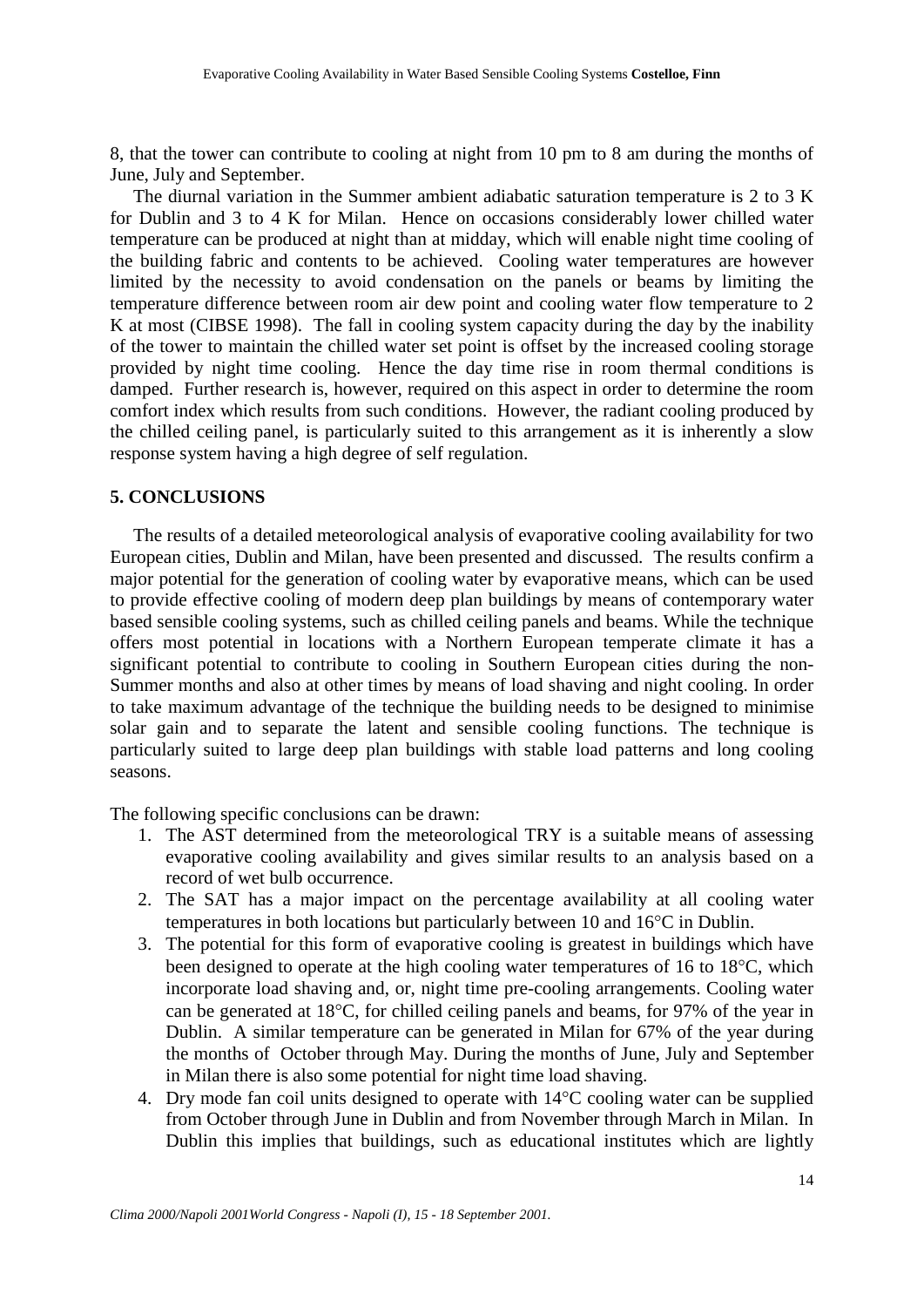occupied during July, August and September may be successfully sensibly cooled throughout the year, without the use of refrigeration cooling, if they are designed to operate with 14°C cooling water.

- 5. The penalty of diminished cooling availability associated with the indirect system depends on the slope of the % occurrence curve for each location. As the introduction of the heat exchanger adds approximately  $1.5^{\circ}$ C to the flow temperature the resulting reduction in availability is less in Milan than in Dublin.
- 6. As the maximum secondary chilled water temperature is  $18^{\circ}$ C cooling tower primary water will not exceed 20 °C when operating. Hence the possibilities for the growth of legionella are minimal compared with conventional condenser water cooling towers in which water temperatures are normally in the higher growth range of 27 to 33°C. 37°C is the optimum temperature for growth of the bacterium (CIBSE 1991).
- 7. This paper presents an analysis of two European test reference years. Another 27 data bases are available for European locations (see Appendix 1) for which a similar analysis is required to develop the knowledge of the potential of this alternative form of cooling in the European context.

## **6. ACKNOWLEDGEMENTS**

 This research programme has been supported by a research grant from the CIBSE (Republic of Ireland Branch) research fund, by an applied research grant from Enterprise Ireland, and by the Dublin Institute of Technology (DIT), Faculty of Engineering, research seed fund. Equipment and services have also been donated by many private companies and individuals. The support of the Buildings Office, DIT and of the laboratory staff of Department of Engineering Technology is also acknowledged.

#### **REFERENCES**

ASHRAE, 1996. *HVAC Systems and equipment handbook.* ASHRAE, Atlanta, GA.

ASHRAE, 1997. *Fundamentals handbook*. ASHRAE, Atlanta, GA.

CIBSE, 1998. *Chilled ceilings and beams, research report RR5.* CIBSE, London.

CIBSE,1991. *Minimising the risk of Legionaires' disease TM13*. CIBSE, London.

Costelloe, B. Finn, D. 2000. The design and performance of an evaporative cooling test rig for a maritime climate. *Proceedings of joint CIBSE/ASHRAE conference, Dublin* September 2000. pp. 830-845.

De Saulles, T. 1996. *Free cooling systems.* p37. BSRIA, Bracknell, UK.

Gan, G. Riffat, S.B. Shao, L. 2000. Performance prediction of a prototype closed wet cooling tower. *Journal of the Institute of Energy*. Vol. 73, No 495 (June), pp. 106-113.

Mc Quiston, F.C. Parker, J.D. 1982. *Heating, ventilating and air conditioning.* p18. Wiley, New York.